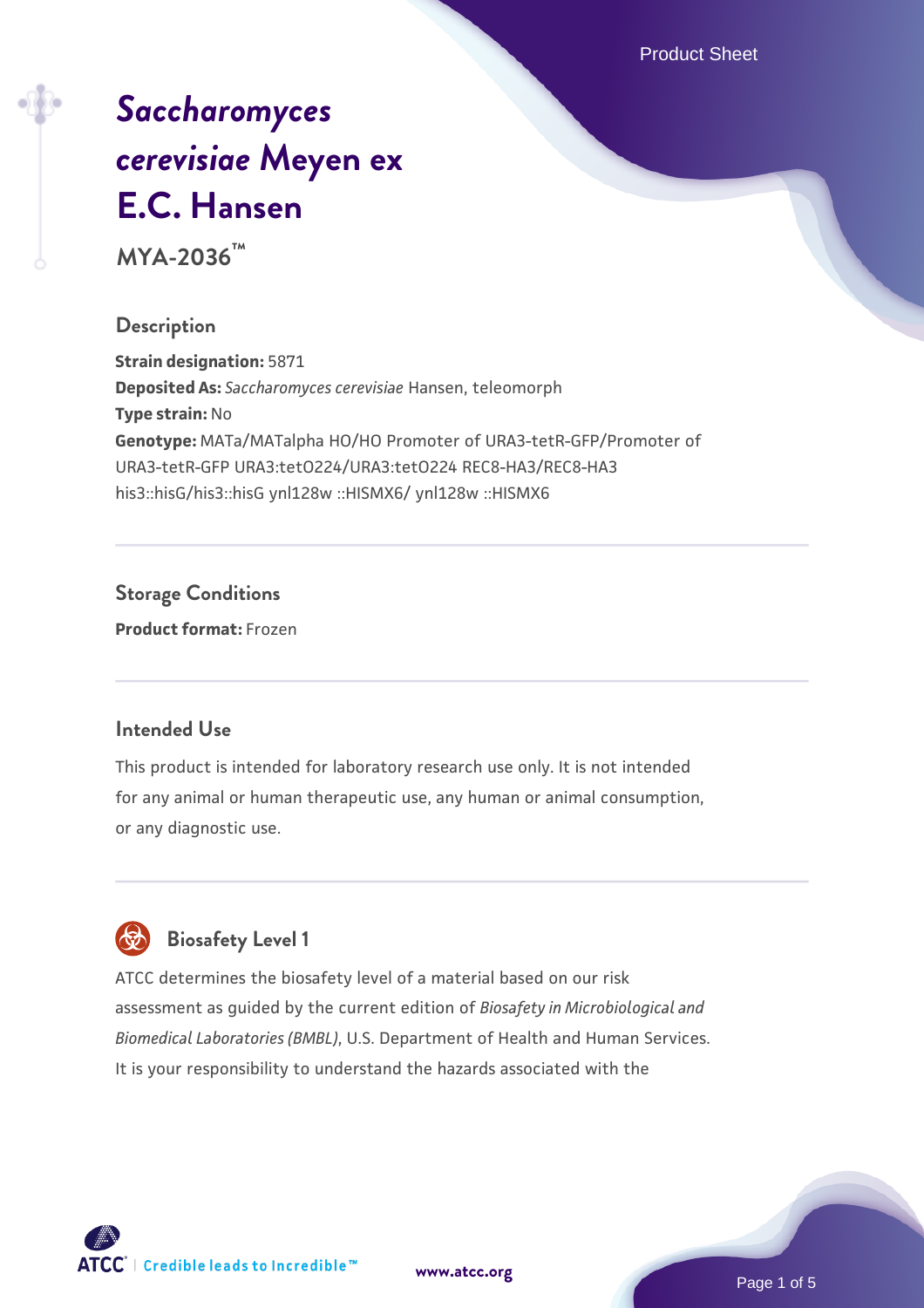#### **[Saccharomyces cerevisiae](https://www.atcc.org/products/mya-2036)** [Meyen ex E.C. Hansen](https://www.atcc.org/products/mya-2036) **MYA-2036**

material per your organization's policies and procedures as well as any other applicable regulations as enforced by your local or national agencies.

ATCC highly recommends that appropriate personal protective equipment is always used when handling vials. For cultures that require storage in liquid nitrogen, it is important to note that some vials may leak when submersed in liquid nitrogen and will slowly fill with liquid nitrogen. Upon thawing, the conversion of the liquid nitrogen back to its gas phase may result in the vial exploding or blowing off its cap with dangerous force creating flying debris. Unless necessary, ATCC recommends that these cultures be stored in the vapor phase of liquid nitrogen rather than submersed in liquid nitrogen.

# **Certificate of Analysis**

For batch-specific test results, refer to the applicable certificate of analysis that can be found at www.atcc.org.

# **Growth Conditions**

**Medium:**  [ATCC Medium 1245: YEPD](https://www.atcc.org/-/media/product-assets/documents/microbial-media-formulations/1/2/4/5/atcc-medium-1245.pdf?rev=705ca55d1b6f490a808a965d5c072196) **Temperature:** 25°C

# **Handling Procedures**

Frozen vials should either be thawed immediately or stored in liquid nitrogen. If liquid nitrogen storage facilities are not available, frozen vials may be stored at or below -70°C. **Do not under any circumstance store**



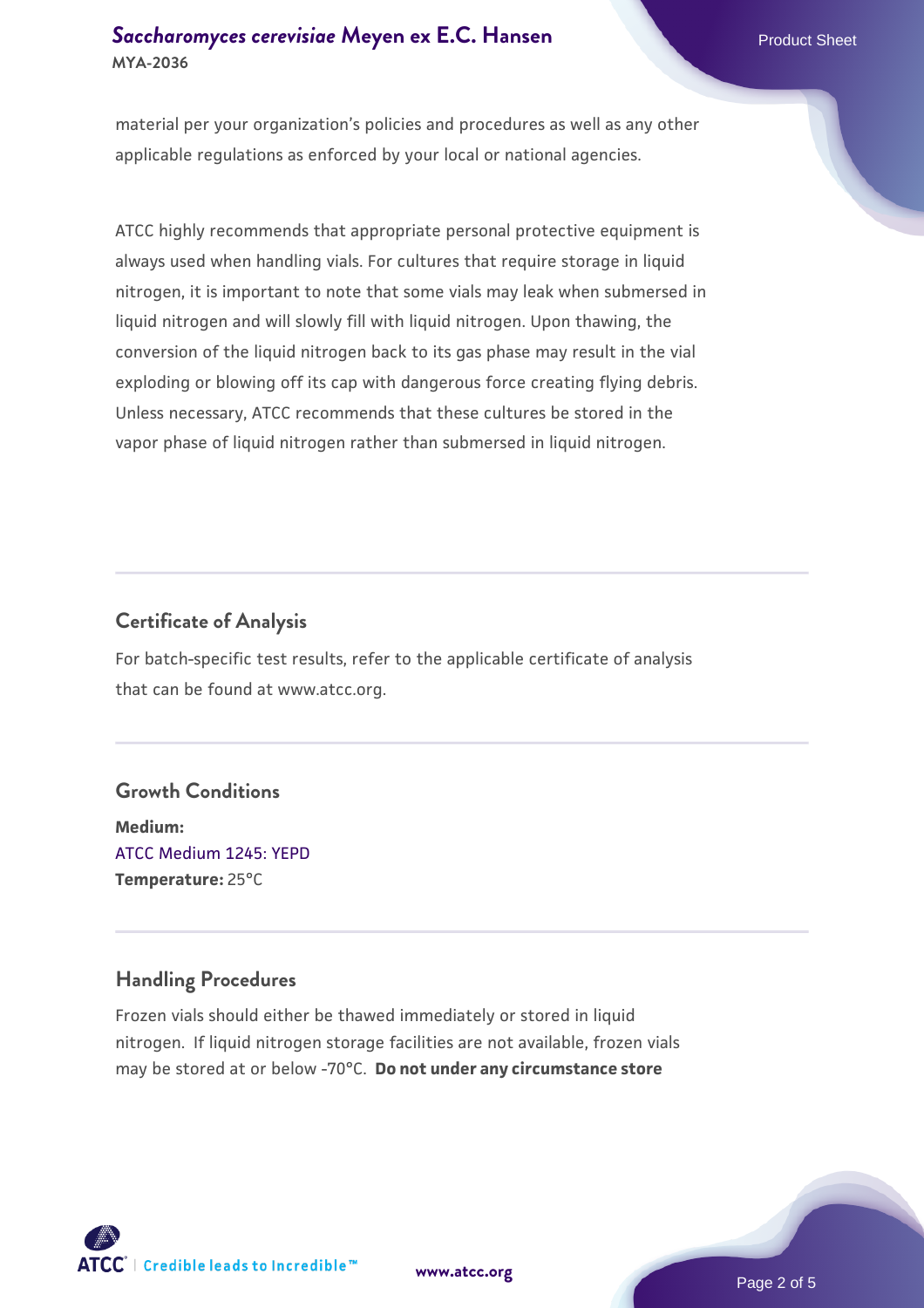**frozen vials at refrigerator freezer temperatures (generally -20°C) for longterm storage.** Long-term storage of frozen material at this temperature will result in the death of the culture.

1. To thaw a frozen vial, place it at room temperature or in **30°C** water bath (not submerged), until just thawed (around **90 seconds**).

2. Immediately after thawing, aseptically transfer the culture into a test tube or plate with medium recommended.

3. Incubate the test tube or plate at the temperature recommended (**25- 28°C**).

# **Material Citation**

If use of this material results in a scientific publication, please cite the material in the following manner: *Saccharomyces cerevisiae* Meyen ex E.C. Hansen (ATCC MYA-2036)

#### **References**

References and other information relating to this material are available at www.atcc.org.

#### **Warranty**

The product is provided 'AS IS' and the viability of ATCC® products is warranted for 30 days from the date of shipment, provided that the customer has stored and handled the product according to the information included on the product information sheet, website, and Certificate of Analysis. For living cultures, ATCC lists the media formulation and reagents that have been found to be effective for the product. While other unspecified media and reagents may also produce satisfactory results, a

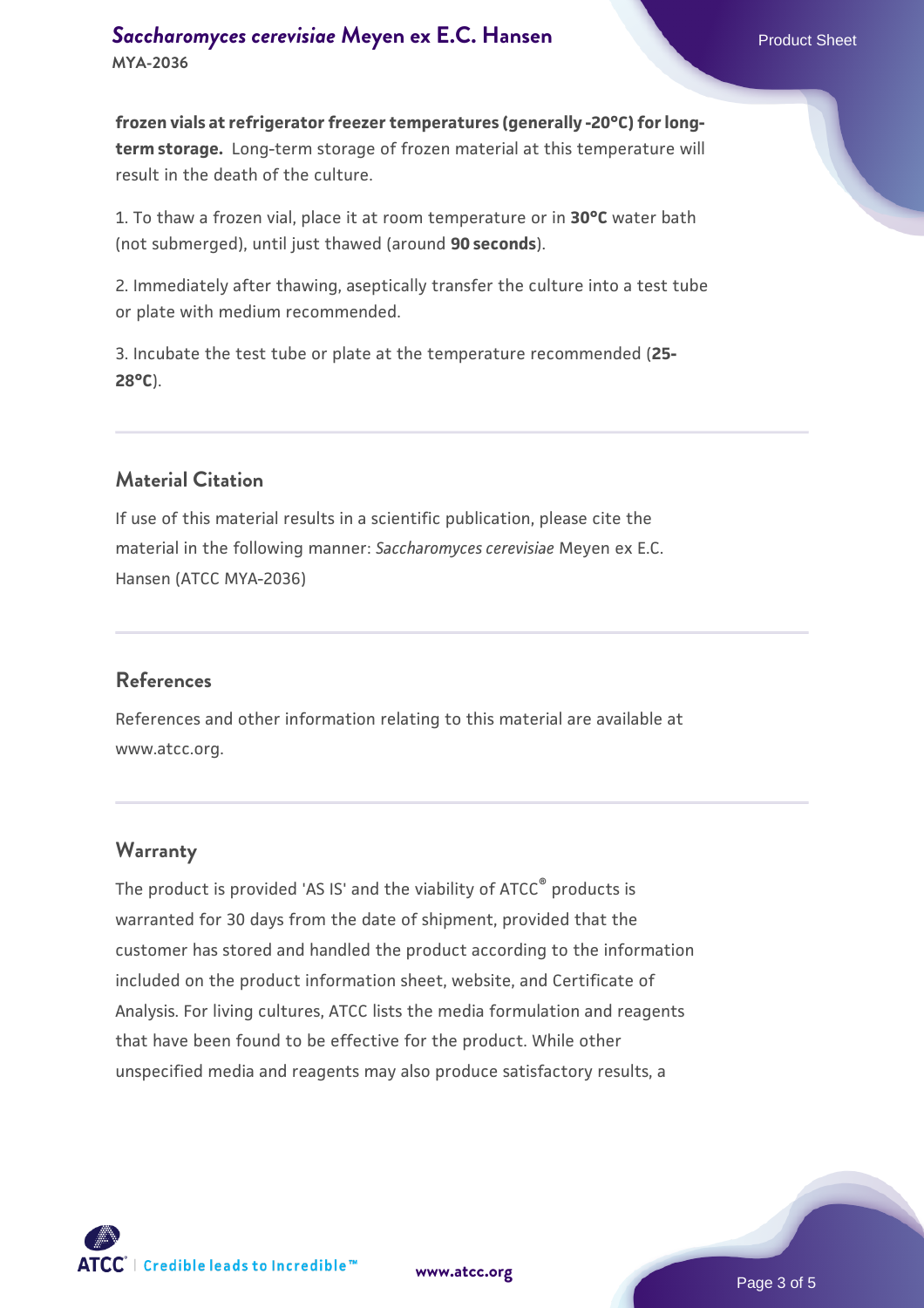#### **[Saccharomyces cerevisiae](https://www.atcc.org/products/mya-2036)** [Meyen ex E.C. Hansen](https://www.atcc.org/products/mya-2036) **MYA-2036**

change in the ATCC and/or depositor-recommended protocols may affect the recovery, growth, and/or function of the product. If an alternative medium formulation or reagent is used, the ATCC warranty for viability is no longer valid. Except as expressly set forth herein, no other warranties of any kind are provided, express or implied, including, but not limited to, any implied warranties of merchantability, fitness for a particular purpose, manufacture according to cGMP standards, typicality, safety, accuracy, and/or noninfringement.

#### **Disclaimers**

This product is intended for laboratory research use only. It is not intended for any animal or human therapeutic use, any human or animal consumption, or any diagnostic use. Any proposed commercial use is prohibited without a license from ATCC.

While ATCC uses reasonable efforts to include accurate and up-to-date information on this product sheet, ATCC makes no warranties or representations as to its accuracy. Citations from scientific literature and patents are provided for informational purposes only. ATCC does not warrant that such information has been confirmed to be accurate or complete and the customer bears the sole responsibility of confirming the accuracy and completeness of any such information.

This product is sent on the condition that the customer is responsible for and assumes all risk and responsibility in connection with the receipt, handling, storage, disposal, and use of the ATCC product including without limitation taking all appropriate safety and handling precautions to minimize health or environmental risk. As a condition of receiving the material, the customer agrees that any activity undertaken with the ATCC product and any progeny or modifications will be conducted in compliance with all applicable laws, regulations, and guidelines. This product is provided 'AS IS' with no representations or warranties whatsoever except as expressly set forth herein and in no event shall ATCC, its parents, subsidiaries, directors, officers, agents, employees, assigns, successors, and affiliates be liable for indirect,